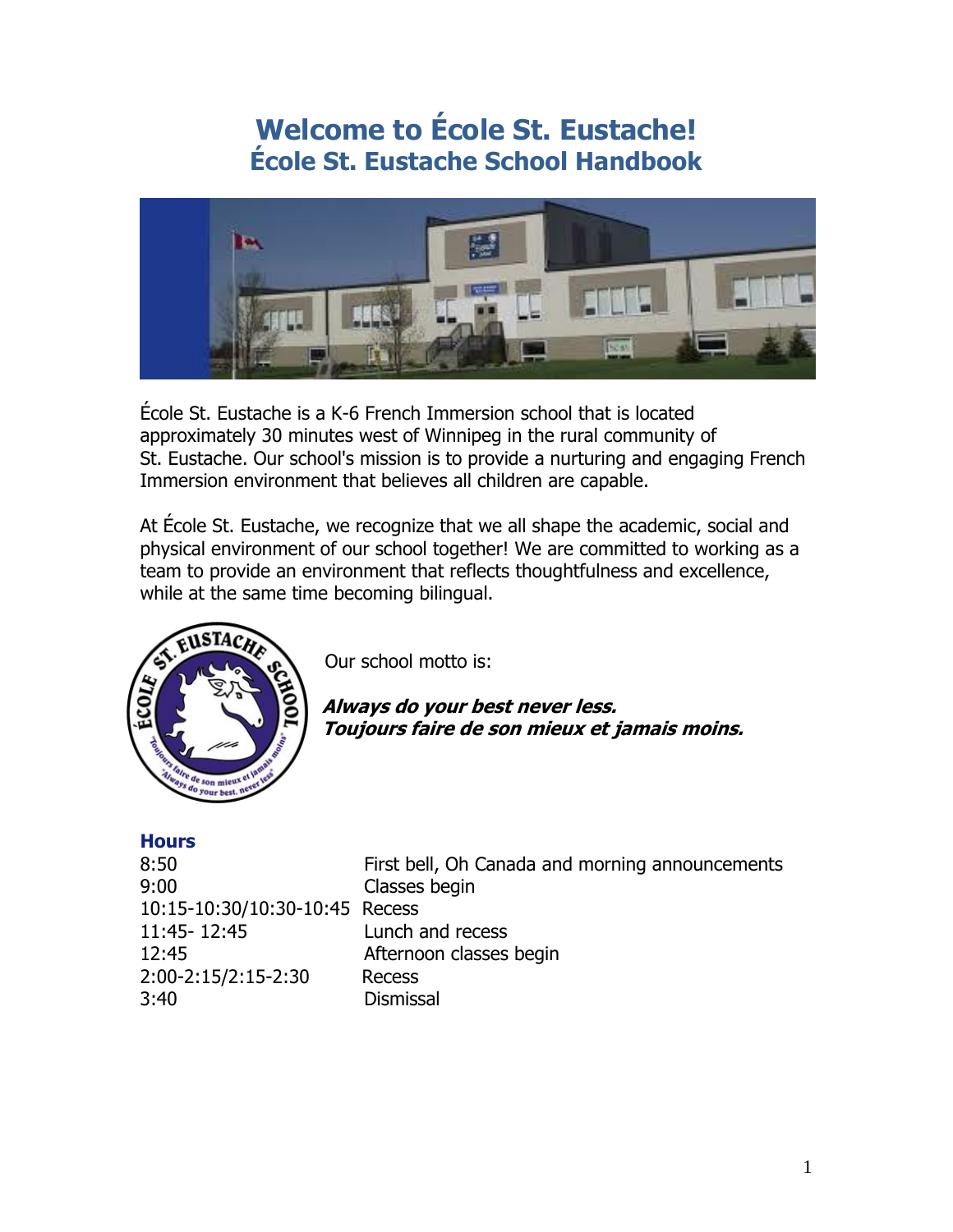# **Arrival**

Our first bus arrival is 8:30am. **If dropping students off, please do so between 8:40 and 8:50am. Please drop off students at the designated parent parking area.** Children are usually supervised outside; however, in inclement weather, they will be supervised indoors until the first bell.

# **Dismissal**

Student dismissal is at 3:40pm. If students are not bussed, they depart at 3:40pm. A staff member supervises bussed students outdoors, weather permitting, until the bus arrives. In the case of inclement weather, students remain indoors and a staff member will supervise them. **If picking up students, please do so by 3:40pm. Please pick up students at the designated parent pick up zone in front of the school. Please note that students must be picked up by 3:40.** 

Student safety is a primary concern of our staff; therefore, we always send children home on their regular buses. As outlined in the divisional document entitled "Riding the School Bus", students may be transported on buses other than their regular bus only in emergency situations or under extenuating circumstances. Note: the driver can refuse the request if there is no room on the bus. **Notification from a parent or guardian is required.** 

# **Attendance**

Attendance at school is compulsory for all children. Regular daily attendance at school by all students is essential to support student achievement.

### **Absences**



 If your child is going to be absent from school, please inform your child's teacher or contact the office at 204-353-2869. The school secretary will attempt to call home, if we do not hear from you. If reporting an absence, you can leave a phone message. Messages are checked in the morning, before 9:00am. School absences can also be reported by sending an e-mail to [steuoff@prsdmb.ca.](mailto:steuoff@prsdmb.ca)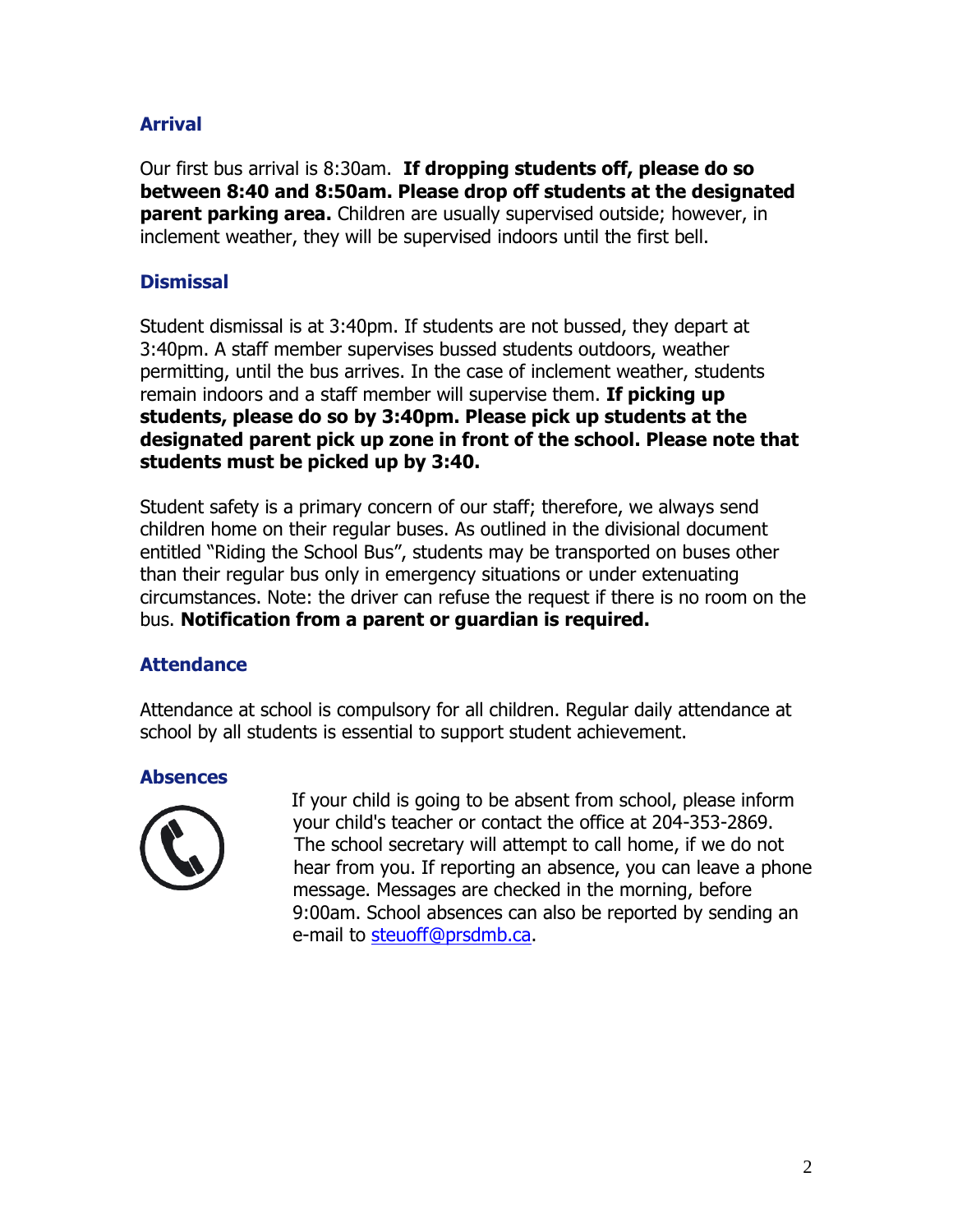# **Office Hours**

The secretary's office hours are from **8:30am to 12:00pm.** Please notify the school of any bus or pick up changes during office hours. If attempting to contact the school before or after these hours, please leave a message. Messages will be checked daily. The secretary can also be contacted by e-mail at [steuoff@prsdmb.ca.](mailto:steuoff@prsdmb.ca) E-mails are checked regularly in the morning. During the lunch hour, the office has student secretaries assisting us. Our student secretaries will cordially answer the phone and take messages.

# **Registration**

École St. Eustache is a French Immersion school.



To register your child you will need:

- A birth certificate or passport
- A Manitoba health card
- Proof of address

# **Directory Information**

**It is critical that the school have your current address, phone number, the phone number of your work place and the number of an alternate contact. If there is any change, please inform the school immediately.**

# **Medical Concerns**

If your child has any of the following medical concerns:

- 1. Life threatening allergy
- 2. A prescribed Epipen
- 3. Asthma
- 4. Bleeding disorder
- 5. Diabetes
- 6. Heart Condition
- 7. Seizure Disorder
- 8. Other significant condition

Please complete the medical questionnaire on the application form. Students who have any of the above conditions will be asked to complete a URIS form so that a health plan can be established. Prairie Rose School Division partners with Southern Health to help complete individual health plans and provide training to

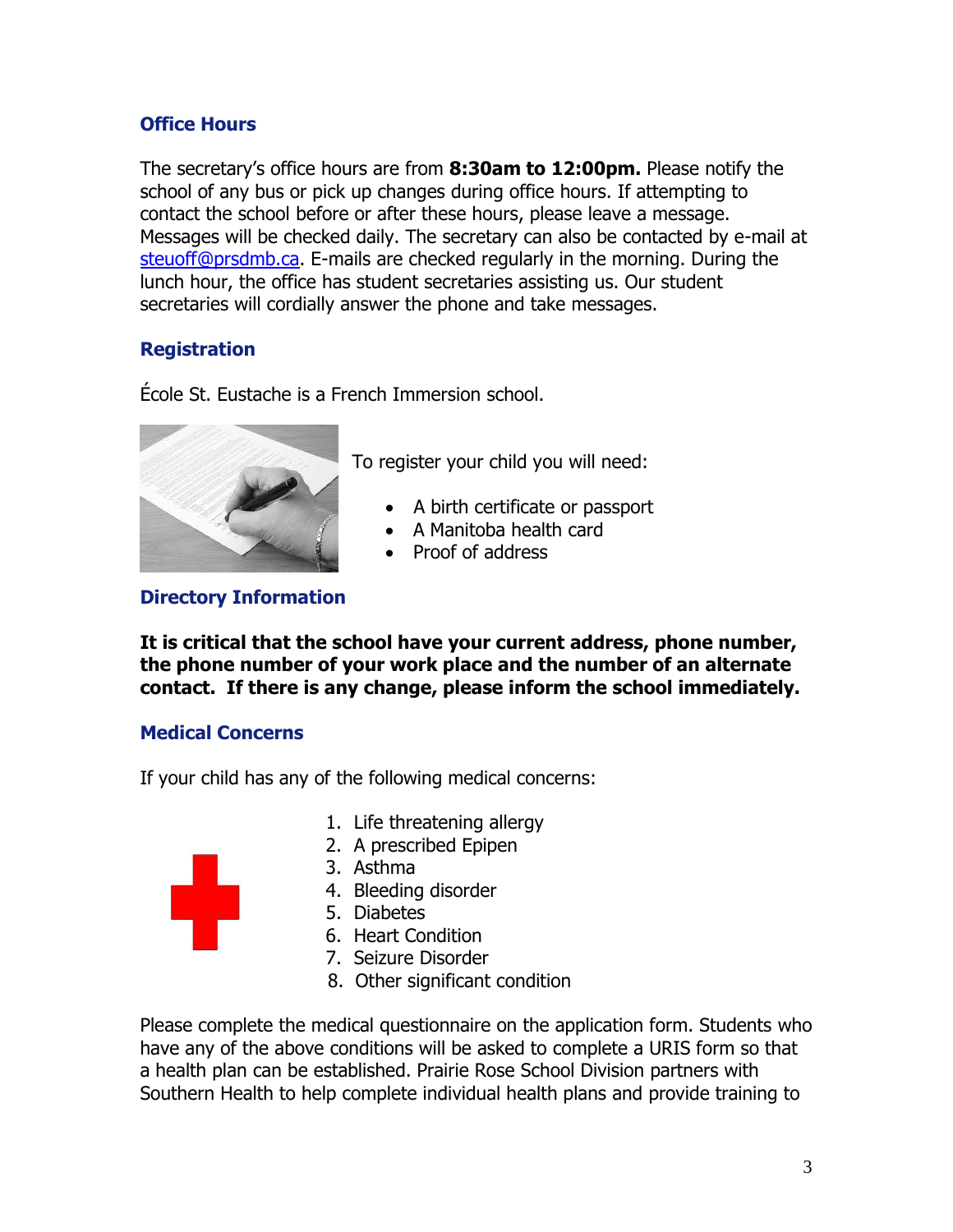staff. Usually standard health care plans are in place for students with severe allergies and asthma. Please advise the office if your child wears a medic-alert bracelet.

# **Medication**



We understand that, at times, a medical practitioner will prescribe medication to a child that must be administered during the school day. If this occurs, parents are responsible for completing the "Administration of Medication" form and supplying the medication in its **original container**. Medication should be brought to the office to be stored safely during the day. For your convenience, this form can be printed from home.

# **School Fees and Supplies**



Prairie Rose School Division has implemented a fee for school supplies for all students. At the beginning of each school year, we collect a school fee of \$30.00 for Kindergarten, \$40.00 for grades 1 to 4 and \$50.00 for grades 5 and 6. This fee covers the cost of most school supplies. Please pay by cheque or cash. The school will issue you a receipt upon receiving your payment.

# **Code of Conduct**

École St. Eustache follows Prairie Rose School Division's Cod of Conduct, which can be found through the following link: [http://www.ecolesteustache.ca/for](http://www.ecolesteustache.ca/for-parents/student-code-of-conduct/)[parents/student-code-of-conduct/.](http://www.ecolesteustache.ca/for-parents/student-code-of-conduct/)

# **Busing Information**



Most of our students are bused to school. The division provides transportation free of charge. Information provided on your registration forms will indicate important details concerning your busing request.

Bus safety is everyone's responsibility. We ask that families review bus safety with their children prior to the start of each school year. Please refer to the bus ridership handbook for more information.

[http://www.prsdmb.ca/wp-content/uploads/2019/01/Riding-the-School-Bus-](http://www.prsdmb.ca/wp-content/uploads/2019/01/Riding-the-School-Bus-2019-printable.pdf)[2019-printable.pdf.](http://www.prsdmb.ca/wp-content/uploads/2019/01/Riding-the-School-Bus-2019-printable.pdf)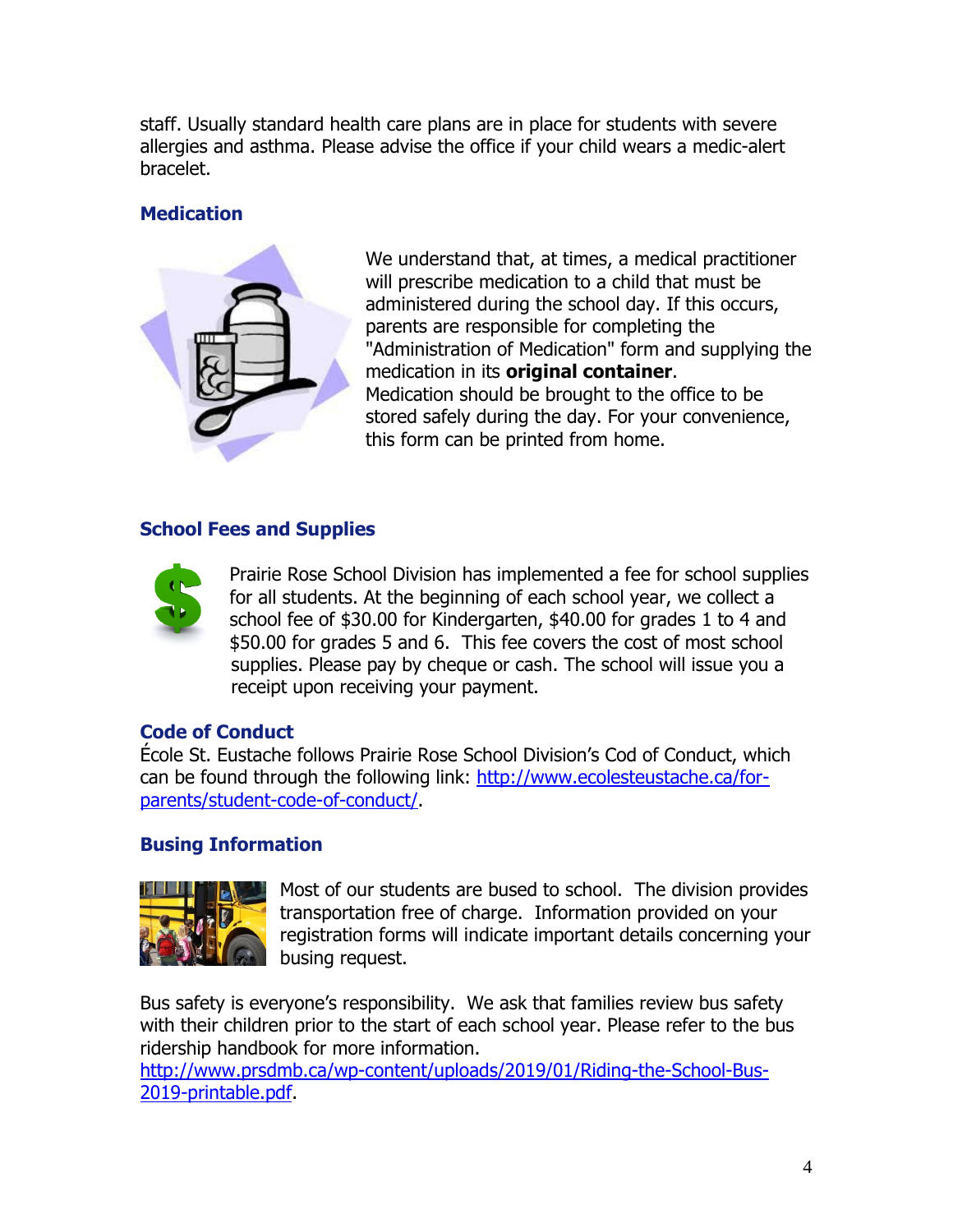As well, twice yearly, the school participates in bus evacuation procedures. **Bus ridership is a privilege and can be lost if it is felt that students actions are not deemed safe.**

When riding the bus, it is important we:

- 1. Remain seated at all times
- 2. Keep aisles clear
- 3. Respect safety zones
- 4. Demonstrate safety and respect for our bus community by:
	- o Keeping our voices at a reasonable level
	- o Using appropriate language
	- $\circ$  Respecting the bus driver and other on the bus
	- $\circ$  Not eating on the bus

# **Field Trips**



Field trips are an integral component of your child's education. These experiences enhance learning and are a wonderful opportunity for students to explore, interact and engage with concepts beyond the classroom walls.

Cost of field trips is supported in part by the division, the school, grants and the Parent Advisory Council. At times, it may be necessary to charge a fee for field trips. If, at any time, this fee creates unnecessary hardship to families, please contact the school to discuss.

# **Bus Cancellations**



In the event of bad weather, buses will be cancelled. Please listen to CJOB radio station and consult the Prairie Rose School Division's website for cancellation alerts.

For more information on cancellations please refer to the divisional website:

<http://www.prsdmb.ca/studentsparents/class-cancellations/>

If buses are cancelled during the school day, the school will contact all parents to alert them of this matter. Parents will then inform the school of pick up plans/arrangements for their children. We ask that all adults **sign out the children they are picking up at the office** before leaving the school. Staff will remain with students until everyone is dismissed.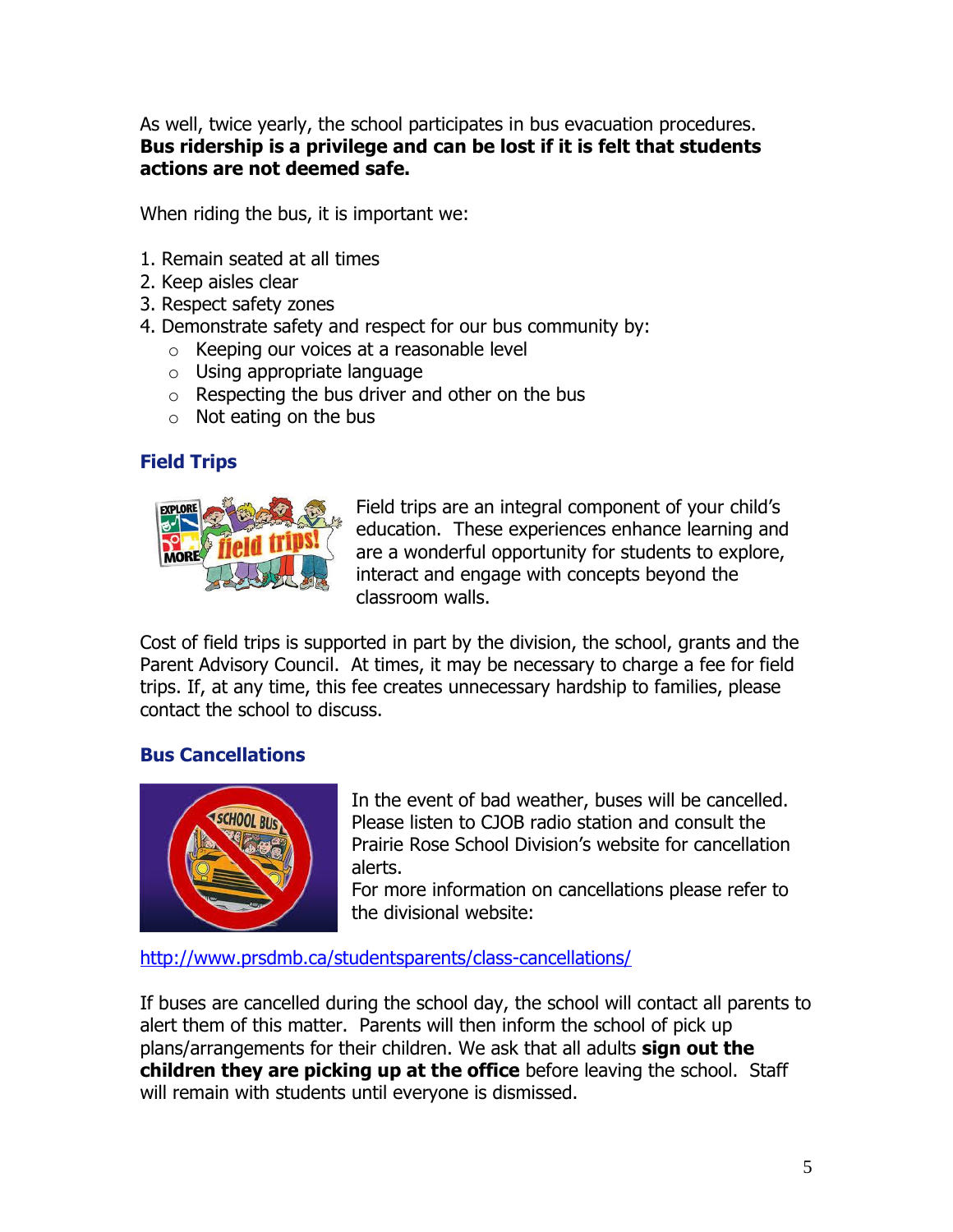### **Walking/Biking to School**



If children are walking to school, we encourage them to use the sidewalk and cross only at intersections. Children walking to school will be dismissed at 3:40pm.

Biking to school is a parental decision. Parents should assess the route and determine if their child has the skills to walk or bicycle on his/her own.

Please assure that if your child bikes to school, he/she is wearing a helmet.

#### **Recess**

All children go outside for recess. Recess is a crucial part of a child's mental and social development. It is valued as an important part of a child's school experience! We ask parents to dress their child appropriately for the weather conditions.

During the winter months when the cold weather is upon us, it is important to dress your child in layers and make sure they have the essentials including the following: scarf, boots, ski pants, hat, mittens, neck warmer, etc.

During the spring months, it is important to send your child with extra dry clothing, a raincoat and rubber boots. Sunshine, wind, snow and a little rain will not keep us indoors. This will be at the discretion of the supervisors. To help keep our school clean, we ask that students have one pair of shoes to wear indoors and one pair of shoes to wear outdoors. Outdoor shoes should be appropriate for the weather.

**When the temperature falls below -27 ˚C, students will remain indoors.**  During indoor recess, students remain in their classroom.

#### **Lost and Found**

There is a lost and found area located in our lunchroom. We ask that parents and children check the lost and found area regularly. Unclaimed items will be donated to charity.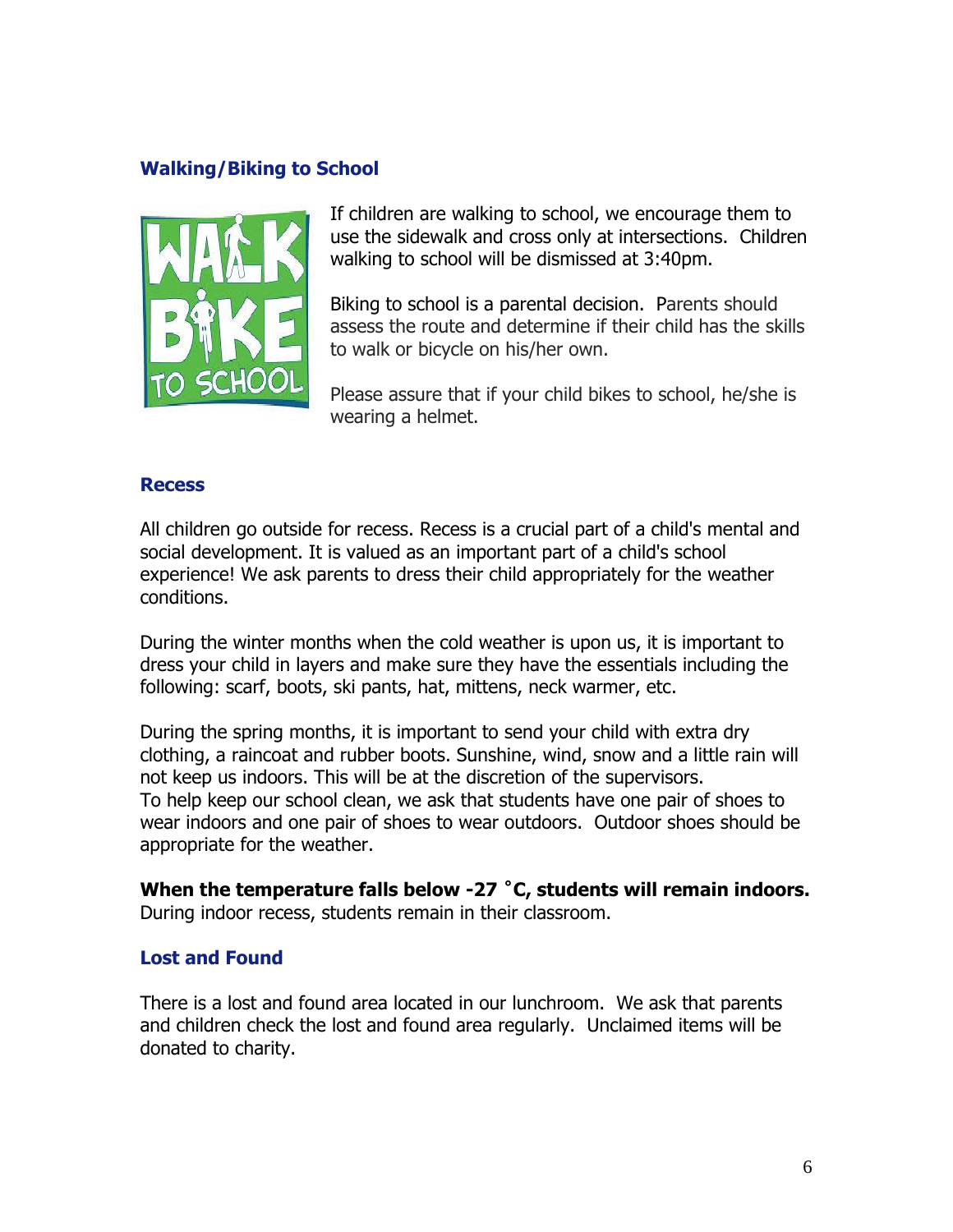# **Communication**



# **Website**

To receive current information about events and other news please visit the school's website at [http://www.ecolesteustache.ca.](http://www.ecolesteustache.ca/)

# **ÉSE Updates**

ÉSE updates will be e-mailed to our parent community **only if there has been a change**, addition, cancellation or modification of a school event.

# **Monthly Calendar**

A monthly calendar of the school's activities and events will be posted on our school website.

# **Class Communication**

Communicating with parents is an important task for teachers and can be done in a variety of formats. At the beginning of the year, teachers will discuss this with parents.

"Every communication exchange, regardless of format, should reflect a thoughtful, planned approach and should be viewed as an opportunity for teachers to promote parent partnerships and, ultimately, to support student learning."

At any time throughout the year, parents are encouraged to share any questions or concerns they have about their child with their classroom teacher.

# **Healthy Snacks and Lunches**

Our school continues to focus on sustainability and living for today with the future in mind. Lessening and ideally eliminating the production of garbage from our snacks and lunches is an important step in becoming ecological responsible citizens. We are working toward a litter-light or litterless lunch for everyone at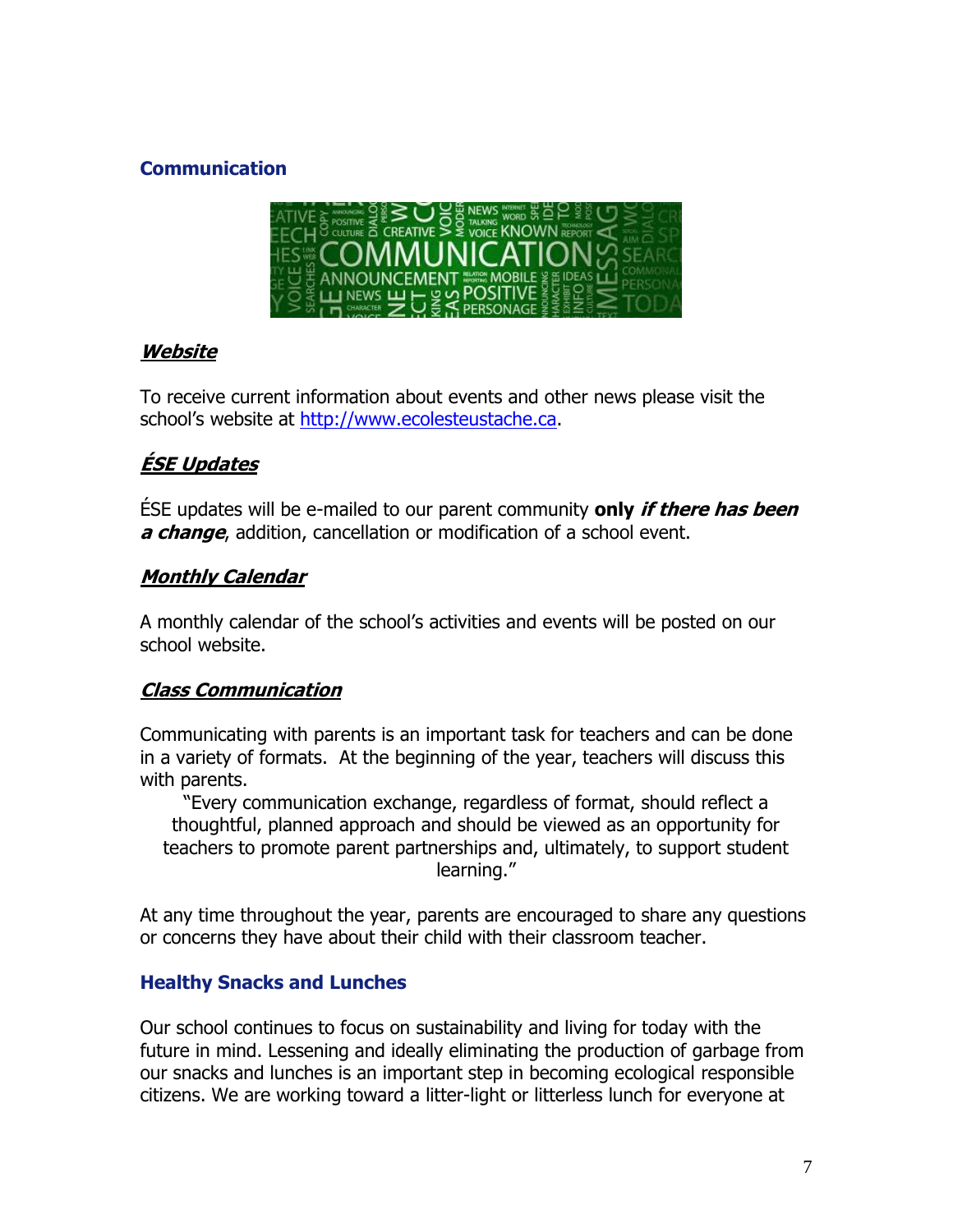École St. Eustache.

A litter-light lunch is one packed using reusable containers rather than disposable wrapping. In this case, all containers, water bottles, cutlery and thermoses are reusable. Please consider using these items when packing your child's lunch. We appreciate your cooperation, as we all strive to reduce our ecological footprint!



Serving healthy snacks and lunches to children is important to providing good nutrition and supporting lifelong healthy eating habits.

The school allocates time for a nutritional snack break

every day. Please provide a healthy snack choice for your child. Most of the snacks served to children should be fruits and vegetables, since most kids do not eat the recommended five to six servings of fruits and vegetables each day.



Please do not send soda pop, candy or chips in your child's lunch.

# **Milk Program**



The school has a milk program that is organized by the students in grades 5 and 6. The proceeds from milk sales helps to support their yearly camp trip. There is usually a parent that helps to coordinate this

program by:

- Making sure that forms are available
- Purchasing the milk

Students in grades 5 and 6 are responsible for distributing the milk, keeping forms up-to-date in a binder and alerting our secretary when the milk supply is low. The secretary then informs the parent coordinator, who will purchase the milk. This parent is usually a parent of a student in grades 5 or 6. When a student's milk card is almost complete, students give them a form alerting parents of this.

Milk is available for purchase.

**10 servings of milk for \$7.50 20 servings of milk for \$14.00**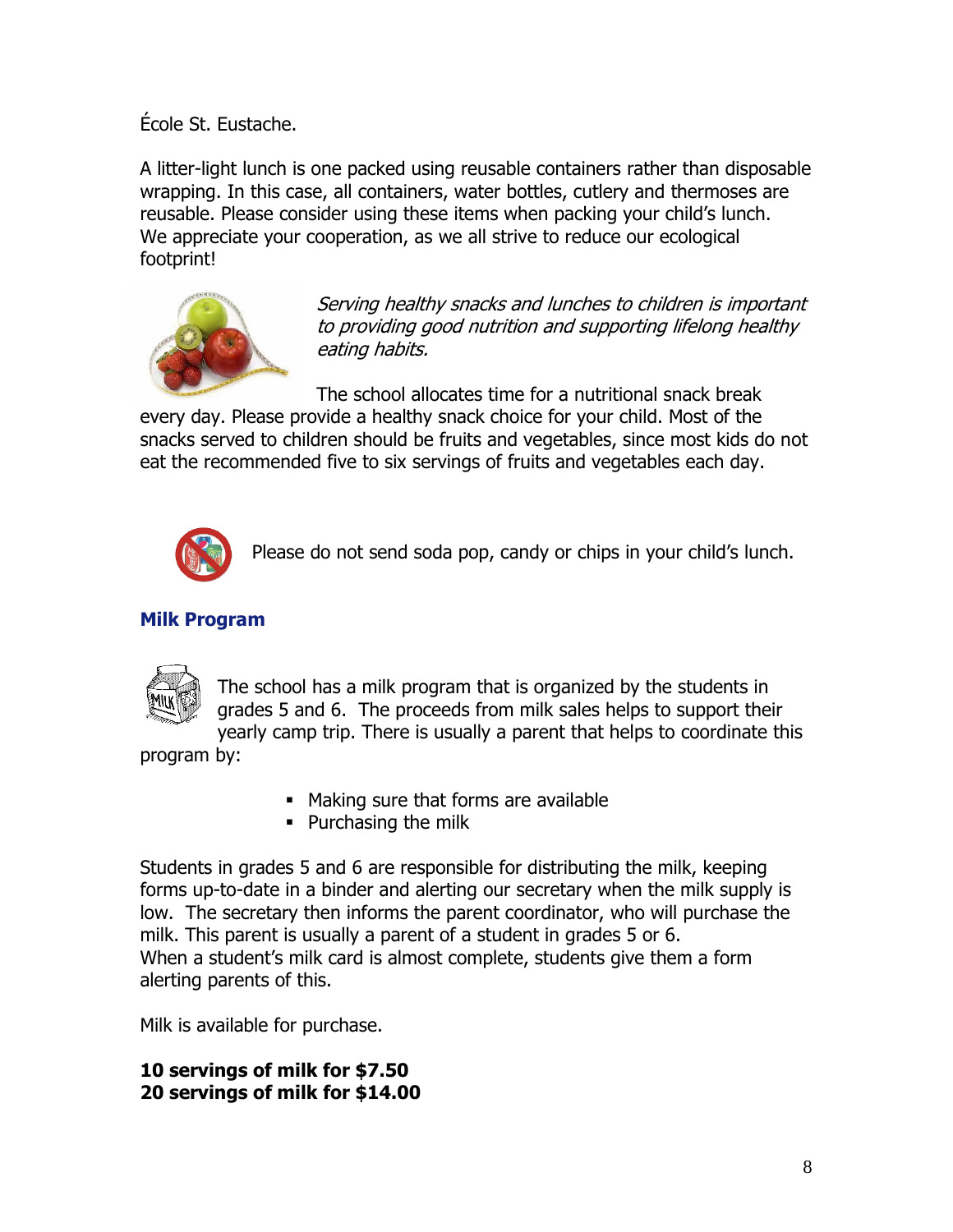Milk forms can be found on the school's website or requested from the office.

# **Hot Lunch**



The Parent Advisory Council supports a hot lunch program at the school. There is a hot lunch coordinator who organizes menus and hot lunch forms, and parent volunteers who assist during hot lunch days. Lunches typically consist of a main course,

salad/vegetable dish and dessert. Volunteers are needed to assure the continuation and success of this program. If you would like to volunteer with hot lunch, please contact the school.

# **Volunteers**

The following are a few points in defining your role as a volunteer and in making your experience as a volunteer with us a success.

1. Confidentiality is of the highest priority. Volunteers may come to know sensitive information regarding a student's academic ability, relationships with others, behaviour, etc. We ask that this information remain confidential and to not discuss it with the community at any time.

2. Please remember that any evaluation of school personnel, students or programs is the responsibility of the teachers and/or the school administration only.

3. As a volunteer, you may be involved in a variety of activities in our school. Please be aware that you are ultimately responsible to the school principal and will work at all times under the direction of a designated staff member. Remember also that the school principal and/or staff members are always there to respond to any questions or concerns you may have.

4. Safety is always of paramount importance. Please be prepared for a staff member to ask you to identify yourself. Your support is greatly valued as it adds to the development of student growth and school programming.



**We hope that you enjoy helping our students! Thank you for your support!**